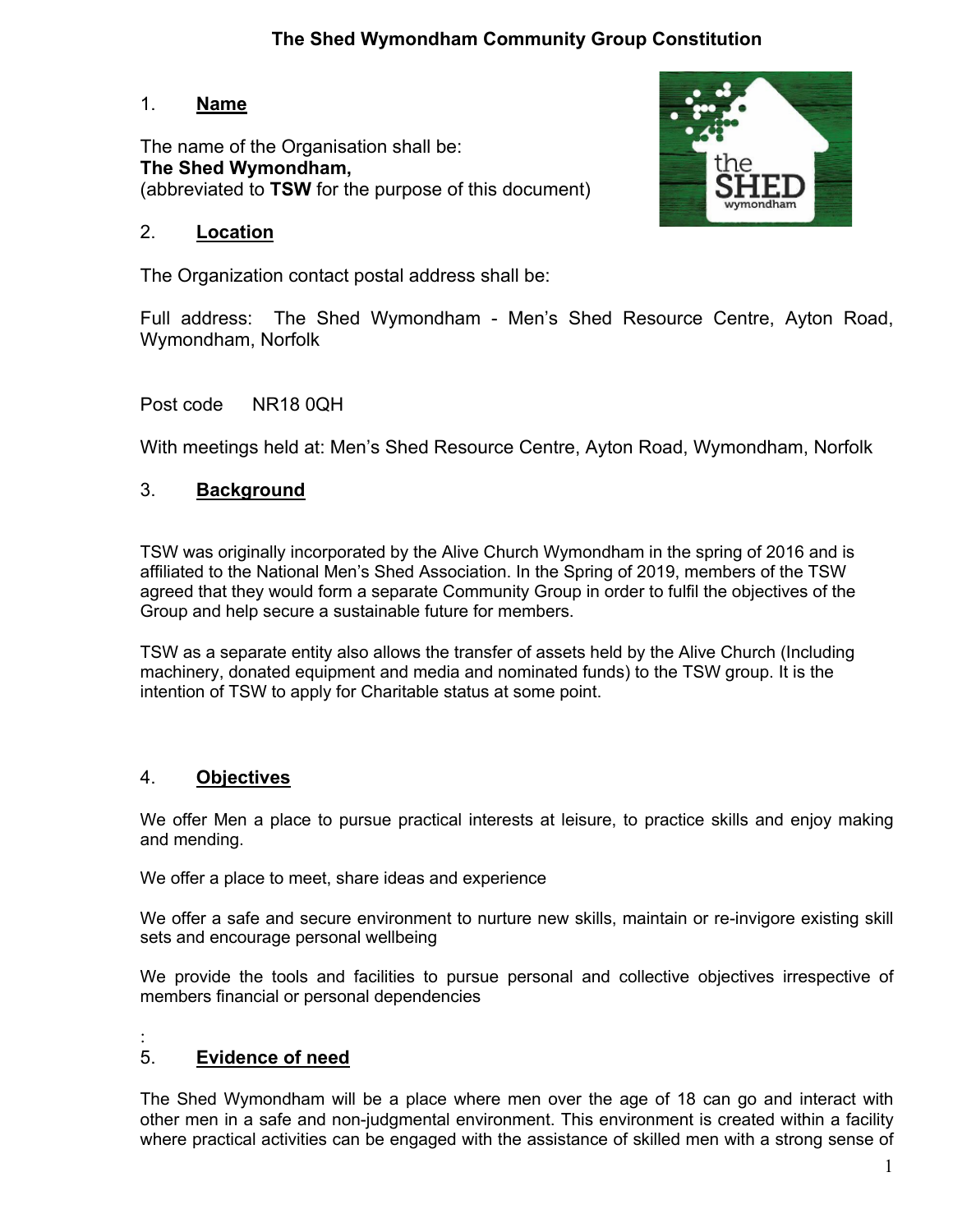community. This community project is aimed to assist men with social and emotional issues who may feel that they do not "fit in". This could be to their family, community or even society in general for whatever reason, but could result from living in a difficult relationship or worse from a relationship break up, loss of job or even a past prison sentence. Shoulder to shoulder talking with direction and purpose in worthwhile tasks allow supportive relationships/ therapeutic avenues to be built and trust established. This enables positive outcomes for partners, family and the wider community where the suicide rate for men is four times the rate for women

## 6. **PROPERTY**

The property and assets of the TSW shall be safeguarded by the steering committee on behalf of club members.

# 7. **MANAGEMENT COMMITTEE**

The day-to-day affairs of the TSW shall be managed by the steering committee members

The membership of the steering committee shall be comprised as follows:

- Chairperson
- Secretary
- Treasurer
- Up to five community representatives, inc secretary, co-opted from the membership
- The positions of Chair and treasurer shall be elected at the Annual General Meeting and open to election from the second meeting when the TSW is underway, and the new membership established;
- The Committee shall be responsible for the control of the TSW activities, finance and all matters relating to the general conditions of the TSW.
- Should the Chairperson be absent from any meeting, the members shall appoint one of themselves as Chair. At every meeting the Chairperson shall have a casting, as well as a deliberative vote.
- All Sub Committees appointed shall report to the Steering committee.
- The Steering Committee shall not be unduly influenced by way of a disproportionate number of members who sit on another organising committee. All Steering Committee members must declare any interests regarding such membership to avoid such conflicts of interest.

## 8. **Inclusivity**

TSW acknowledges the general duty placed upon it by the Equalities Act 2010, in particular the public sector Equality Duty which came into force on 5th April 2011.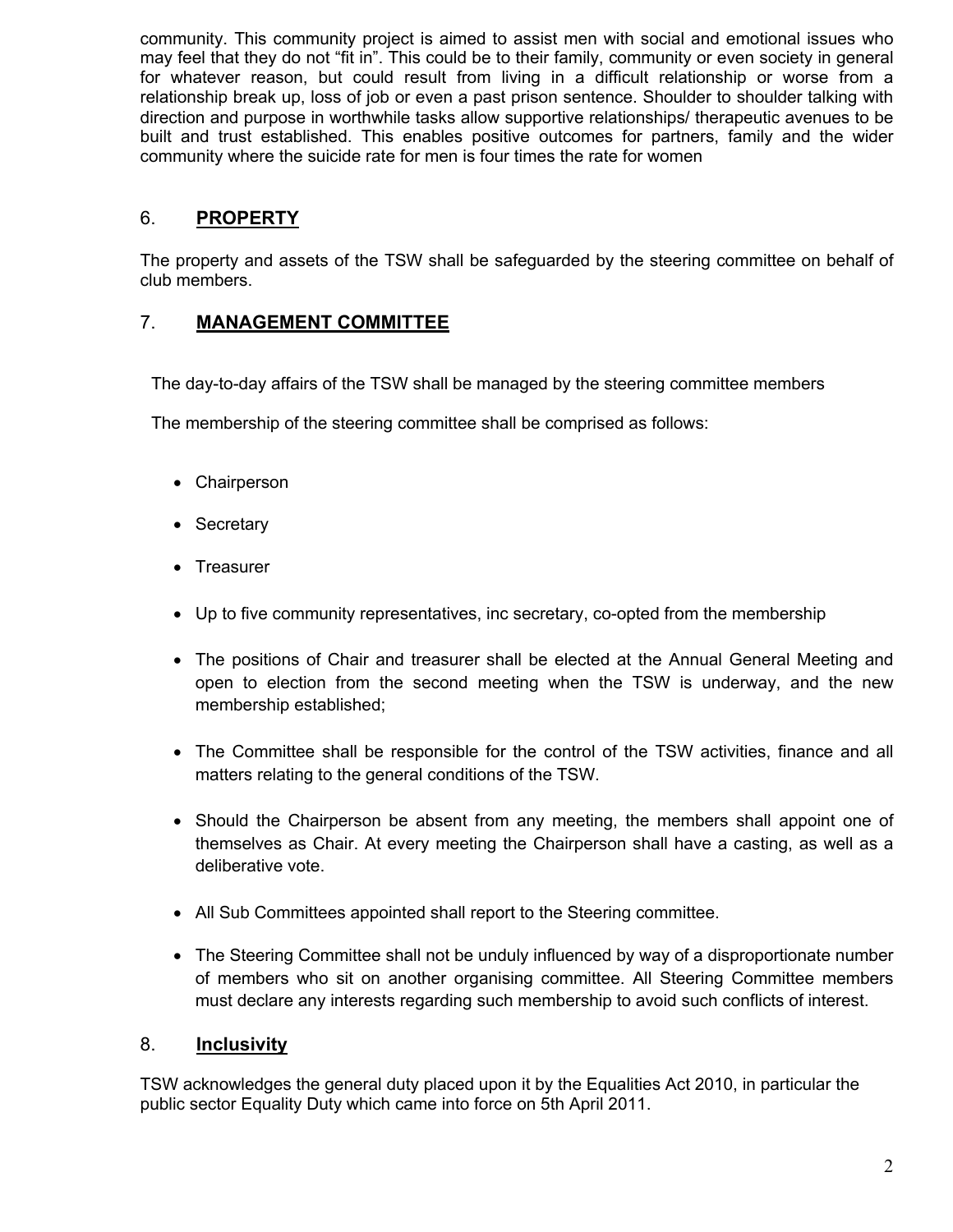The TSW aims to play its part in by making society fairer tackling discrimination and providing equality of opportunity for all. It aims to give due regard to the need to:

- eliminate unlawful discrimination, harassment, victimization and any other conduct prohibited by the Act
- advance equality of opportunity between people who share a protected characteristic and people who do not share it; and
- foster good relations between people who share a protected characteristic and people who do not share it.

It is our aim to do this regardless of

- age
- disability
- race this includes ethnic or national origins, colour or nationality

### 9. **Venerable adults and special needs**

TSW shall cater for adults who are vulnerable or have special needs and maintain a policy to cover such members,

### 10. **DISCIPLINE (Members)**

The steering committee shall have the power to suspend/exclude any member who is in breach of the constitution. Any member suspended or expelled may seek a review of the decision and to this end an appeals Sub Committee will be established to consider the appeal.

#### 11. **DISCIPLINE (Steering committee)**

A Sub Committee of the Steering committee will be established to deal with discipline and grievance issues in relation to volunteers

## 12. **COMMITTEE MEETINGS**

- The Steering committee shall meet at such times as the conduct of business requires but not less than four times per year. A Quorum shall consist of one third of the steering committee. In the case of Sub Committees, the quorum shall be not less than half of the membership.
- Steering Committee meetings shall only be called with a minimum of 48 hours' notice.
- At the steering committee meetings all motions shall require a simple majority vote of those present who are entitled to vote.
- The Treasurer will provide details of the financial state of the Organization.
- Minutes of the steering committee will be circulated to steering committee members. They will be recorded in an appropriate format and signed by the Chairperson. A copy of the Minutes of the steering committee will available for review at TSW steering committee meetings
- A member of the steering committee may resign by giving written notice to the Secretary.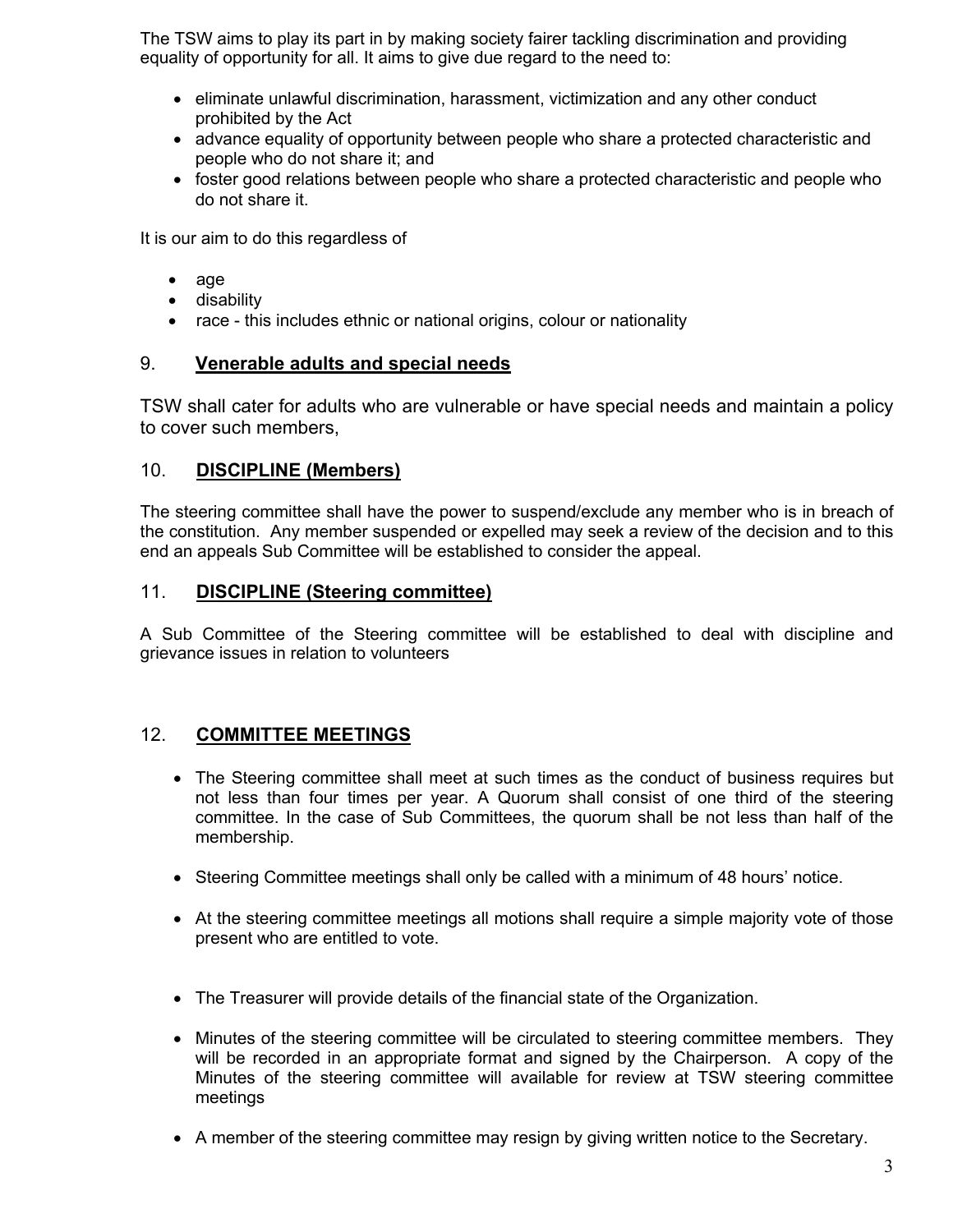- A member of the steering committee who fails to attend three consecutive steering committee meetings shall, unless the steering committee is satisfied that the failure to attend has been due to illness or other unavoidable causes be deemed to have resigned from the steering committee. The steering committee will fill the vacancy as soon as is practicable.
- The Secretary will inform the TSW if there is a vacancy on the Committee.

## 13. **Resolution**

All resolutions shall be subject to majority vote by the Steering Committee with only those required through legislation or to maintain a safe environment being exempt

**All** expenditure other than petty cash must only be done through prior authorization by a majority vote by the Steering Committee.

No member of the Steering Committee is permitted to enter any contract on behalf of TSW with a third party, transfer TWS funds or assets, or commit TSW to deliver services on behalf of TSW without prior resolution supported by majority vote of said committee

#### 14. **ANNUAL GENERAL MEETING**

- The club shall hold an Annual General Meeting each year.
- The Secretary shall publicize the date of the AGM with 14 days' notice.
- The Agenda of the AGM will include the following matters:
	- Election of the Steering committee
		- The Organisations Annual Report
		- Presentation of the Organisations Accounts
		- Matters raised under Any Other Business
- An Extraordinary General Meeting can be convened at the request of one third of the steering committee, or members
- The right to vote at the AGM or Extraordinary General Meetings shall be open to all Registered Members.

#### 15. **Dissolution**

If TSW regular meetings still occur, a resolution to dissolve the TSW can only be passed at an AGM or EGM through a majority vote of the membership. If regular meetings have ceased, such resolution may be by majority vote of the TSW Steering Committee

In the event of dissolution, any financial assets of the club that remain, will be distributed to such charities or organizations as decided by the TSW committee. Any property or non-financial assets will pass to the National Men's Shed for the continued benefit of *the National Men's Shed Organization.*

#### 16. **Health and Safety general statement**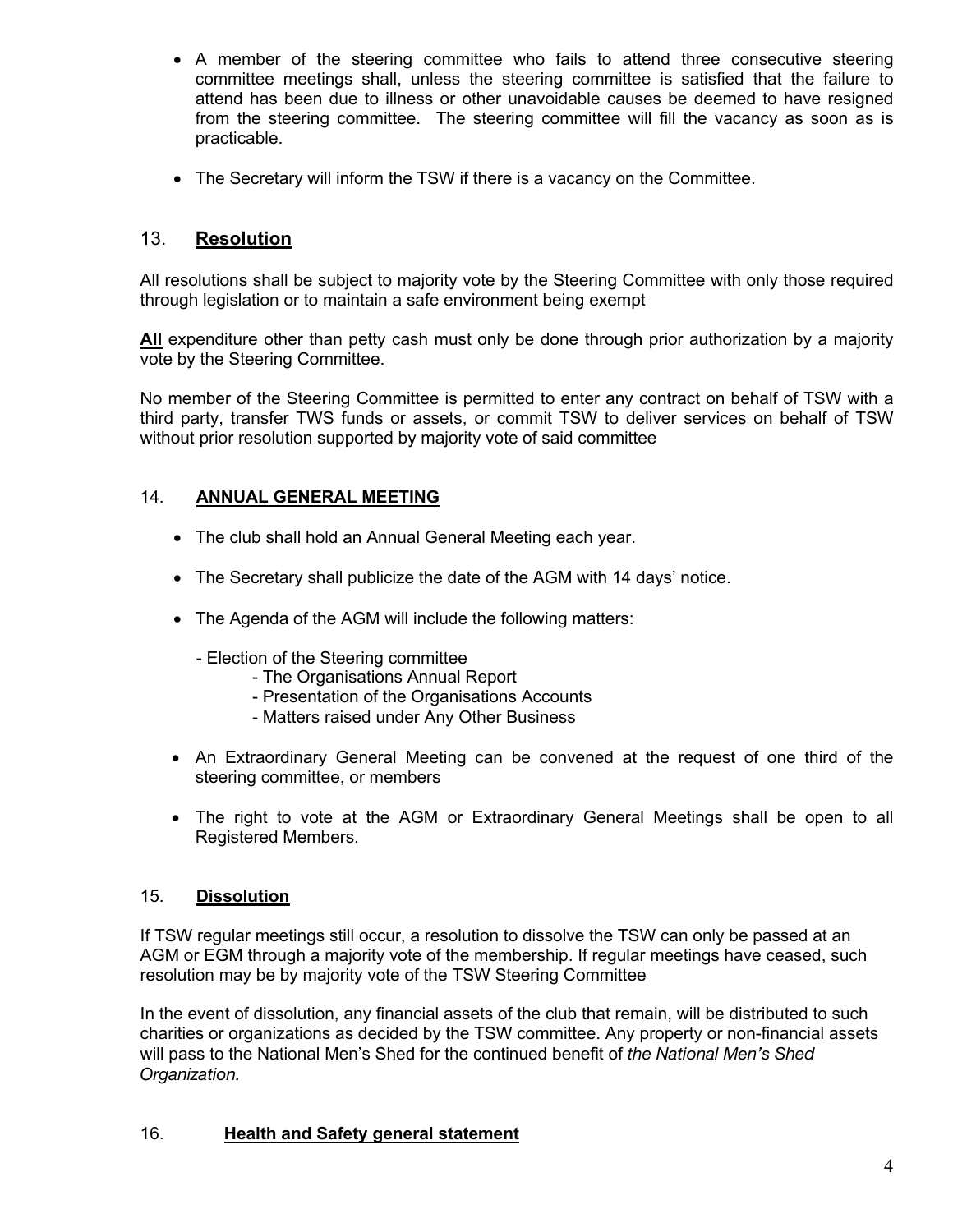TSW recognizes and accepts its responsibilities as an employer for providing a safe and healthy working environment for all its employees, contractors, voluntary helpers and others who may be affected by the activities of the TSW.

TSW will meet its responsibilities under the Health and Safety at Work Act 1974, and will provide as far as is reasonably practicable, the resources necessary to fulfill this commitment.

TSW will seek as and when appropriate expert Health and Safety advice to assist the secretary in fulfilling the TSW responsibilities for ensuring safe working conditions.

#### AIMS OF THE HEATH AND SAFETY AT WORK POLICY

To provide as far as is reasonably practicable:

A safe place of work and a safe working environment.

Arrangements for considering, reporting and reviewing matters of Health and Safety at work, including regular risk assessments of working activities.

Systems of work that are safe and without risks to health.

Obtaining specialist technical advice and assistance on matters of Health and Safety when necessary.

Sufficient information, instruction and training for employees, contractors and voluntary helpers to carry out their work safely.

Care and attention to the health, safety and welfare of employees, contractors and voluntary helpers and members of the public who may be affected by the Council's activities.

No person under the age of 18 is permitted to join TSW or use any tools/equipment in any workshop.

ARRANGEMENTS AND RESPONSIBILITES FOR CARRYING OUT THE HEATH AND SAFETY AT WORK POLICY

As the TSW Safety Officer, the Secretary will:

Keep informed of relevant Health and Safety policy legislation.

Advise the Council on the resources and arrangements necessary to fulfill the TSW responsibilities under the Health and Safety at Work Policy.

Make effective arrangements to implements the Health and Safety at Work Policy.

Ensure the matters of Health and Safety are regularly discussed at meetings where events other than general meetings are planned.

Ensure risk assessments are carried out of working practices with subsequent consideration and review of any necessary corrective/protective measures.

Make effective arrangements to ensure those contractors or voluntary helpers working for the TSW comply with all reasonable Health and Safety at Work requirements.

Ensure that work activities by the TSW do not unreasonably jeopardize the health and safety of members of the public.

Maintain a central record of notified accidents.

When an accident or hazardous incident occurs, take immediate action to prevent a recurrence or further accident and to complete the necessary accident reporting procedure. Act as the contact and liaison point for the Health and Safety Inspectorate.

All employees, contractors and voluntary helpers will:

Co-operate fully with the aims and requirements of the Health and Safety at Work Policy and comply with the Codes of Practice or work instructions for Health and Safety.

Take reasonable care for their own Health and Safety, to use appropriate personal protective clothing, and, where appropriate, ensure that appropriate First Aid materials are available. Take reasonable care for the Health and Safety of other people who may be affected by their activities.